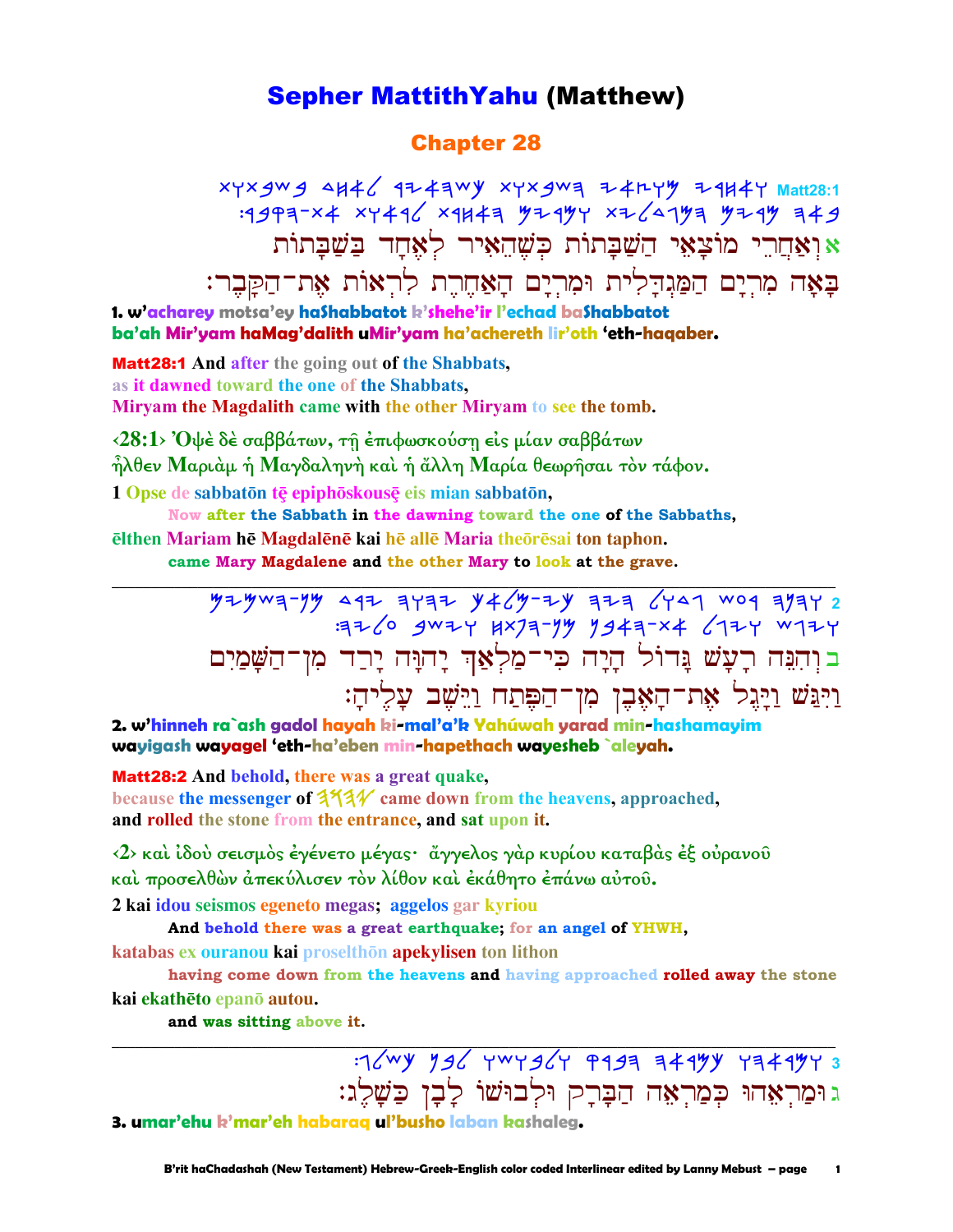**Matt28:3** His appearance was like the appearance of lightning. and his clothing was as white as snow.

 $\langle 3 \rangle$  ήν δέ ή είδέα αύτου ως αστραπή και το ένδυμα αύτου λευκον ως χιών. 3 en de he eidea autou hos astrape kai to endyma autou leukon hos chion.

And was His appearance like lightning, and his clothing white as snow.

# $.972$  xyy  $77777$   $7417$   $9749$   $974$   $1679$   $7277$ דוַיִּבָּהֲלוּ הַשׁמְרִים מִפַּחְדוֹ וַיִּהְיוּ כַּמֵתִים:

4. wayibahalu hashom'rim mipach'do wayih'yu kamethim.

**Matt28:4** The guards were terrified for fear of him and became like the dead.

<4> άπό δέ του φόβου αύτου έσείσθησαν οί τηρουντες και έγενήθησαν ώς νεκροί.

4 apo de tou phobou autou eseisthesan hoi terountes

And from his fear the ones guarding were shaken

kai egenēthēsan hōs nekroi.

And they became as dead men.

2x042 73 7492x-64 7x4 92wya-64 9942y 9469a 702y 5<br>xywpgy 7x4 962ya 0wyaz-x4 zy ה<mark>ויַטַן הַמַּלְאָךְ וַיֹּאמֶר א</mark>ָל<sup>ֹבְ</sup>הַנְּשִׁים אַתֵּן אַל־תִּירֶאַן הֵן יָדַעְתִּי כִּי אֶת־יַחוּשִׁעַ הַנִּצִלַב אַחֵן מִבַקִשׁוֹת:

5. waya`an hamal'a'k wayo'mer 'el-hanashim 'aten 'al-tire'an hen yada`'ti ki 'eth-Yahushuà hanits'lab 'aten m'baq'shoth.

**Matt28:5** The messenger answered and said to the women, "Do not fear, See, I know that you are seeking  $\mathsf{OW44}$  who was crucified.

<5> άποκριθείς δε ο άγγελος είπεν ταις γυναιξίν, Μή φοβεισθε ύμεις, οίδα γάρ ὄτι 'Ιησούν τον έσταυρωμένον ζητείτε·

5 apokritheis de ho aggelos eipen tais gynaixin, Mē phobeisthe hymeis,

But the angel having answered said to the women, "You do not be afraid;

oida gar hoti Iesoun ton estauromenon zeteite;

For I know that you seeking Yahushua the one having been crucified."

 $7149$   $444$   $444$   $447$   $47-7$   $47$   $47-7$   $47-6$  $77447$  yw-gyw qw yyqya-x ayz 49 ו הוּא אֵינֵנוּ פֹה כִּי־קַם כַּאֲשֶׁר אָמָר בֹאַנָה וּרִאֵינָה אַת־הַמַּקוֹם אֲשֵׁר שָׁכַב־שָׁם הָאָדוֹן:

6. hu' 'eynenu phoh ki-gam ka'asher 'amar bo'nah ur'eynah 'eth-hamagom 'asher shakab-sham ha'Adon.

Matt28:6 He is not here, because He has risen as He said. "Come and see the place where the Adon (Master) was lying."

 $\langle 6 \rangle$  ούκ έστιν ώδε, ήγέρθη γάρ καθώς είπεν· δεύτε ίδετε τον τόπον όπου έκειτο. 6 ouk estin hōde, ēgerthē gar kathōs eipen;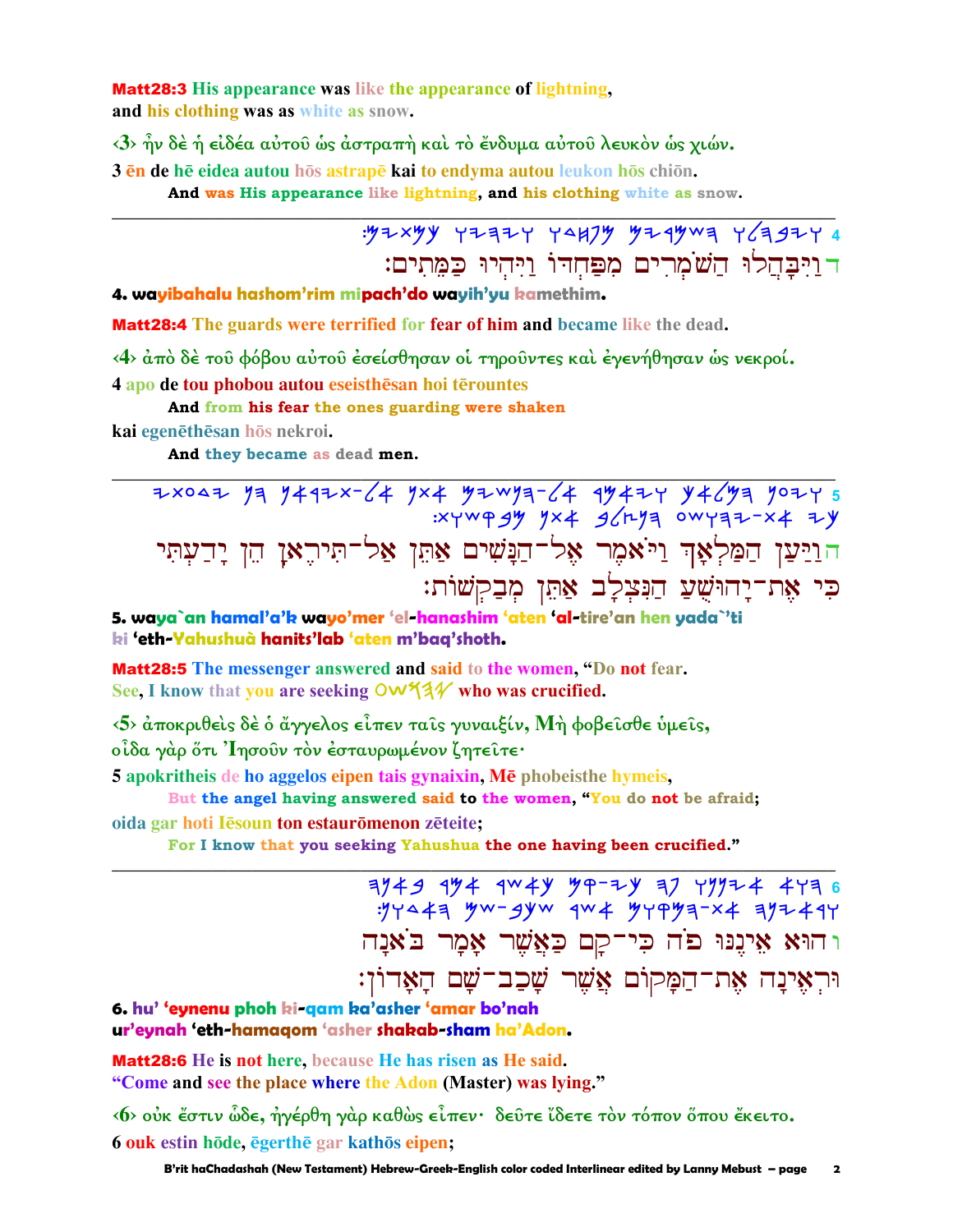He is not here; for he was raised just as He said. deute idete ton topon hopou ekeito.

Come see the place where he was lying.

ז לֵכְנָה מַהֵר וְהִנֵּהִתֵּן לְתַלְמִידָיו כִּי קַם מִן־הַמֵּתִים וְהִנֵּה הוּא הוֹלֵךְ לִפְנֵיכֶם הַנַּלִילֲה וְשָׁם תְּרְאָהוּ הִנֵּה אַמַרְתִּי לַכֵּן: 7. lek'nah maher w'higad'ten l'thal'midayu ki gam min-hamethim w'hinneh hu' hole'k liph'neykem haGalilah w'sham tir'uhu hinneh 'amar'ti laken.

**Matt28:7** Go quickly and tell His disciples that He has risen from the dead, and behold, He is going ahead of you into the Galil, and there you shall see Him. Behold, I have told you.

 $\langle 7 \rangle$  και ταχύ πορευθείσαι είπατε τοίς μαθηταίς αύτου ότι Ήγέρθη άπο των νεκρών, καὶ ἰδοὺ προάγει ὑμᾶς εἰς τὴν Γαλιλαίαν, ἐκεῖ αὐτὸν ὄψεσθε· ἰδοὺ εἶπον ὑμῖν. 7 kai tachy poreutheisai eipate tois mathētais autou hoti Ēgerthē apo tōn nekrōn,

And quickly having gone tell His disciples, "He was raised from the dead, kai idou proagei hymas eis tēn Galilaian, ekei auton opsesthe;

and Behold He is going ahead of you to Galilee; there you shall see Him.' idou eipon hymin.

Behold I told you."

 $\frac{1}{36}$  73413 7341 94179 94179 94179 94179 94179 14419<br>731 145 741 756 4 754 954: חוַתְּמַהֵרְנָה וַתֵּצָאַנָה מִן־הַקֵּבֶר בִּיָרִאָה וּבִשַּׂמְחַה גִדוֹלַה וַתַּרֹצְנָה לְסַפָּר אֶל־תַלִמְידֵיו:

8. wat'maher'nah watetse'nah min-haqeber b'yir'ah ub'sim'chah g'dolah watarots'nah l'saper 'el-tal'midayu.

**Matt28:8** They quickly went out of the tomb in fear and in great joy, and they ran to report to His disciples.

<8> και άπελθούσαι ταχύ άπό του μνημείου μετά φόβου

καὶ χαρᾶς μεγάλης ἔδραμον ἀπαγγεῖλαι τοῖς μαθηταῖς αὐτοῦ.

8 kai apelthousai tachy apo tou mnēmeiou meta phobou kai charas megalēs

And having departed quickly from the tomb with fear and great joy, edramon apaggeilai tois mathētais autou.

they ran to report to His disciples.

 $79724$  3197 0WYAZ 373Y YZAZY<sup>2x-2</sup>4 1772 xyy2a 373 9<br>Y2 72YHXWXY YZ219 37IH4XY 37W1XY 7Y2 7Y2W 174ZY ט הֵנָּה הֹלְכוֹת לְסַפֵּר אֵל־תַּלְמִידָיו וִהְנֵּה יָהוּשָׁעַ נִקְרֵה אֲלֵיהֵן וַיֹּאמֶר שַׁלוֹם לַכֵּן וַתְּגַּשְׁנַה וַתֹּאחַזְנַה בְרַגְלַיו וַתְּשִׁתֲחֲוִין לוֹ: 9. hennah hol'koth l'saper 'el-tal'midayu w'hinneh Yahushuà nig'reh 'aleyhen

B'rit haChadashah (New Testament) Hebrew-Greek-English color coded Interlinear edited by Lanny Mebust - page  $\overline{\mathbf{3}}$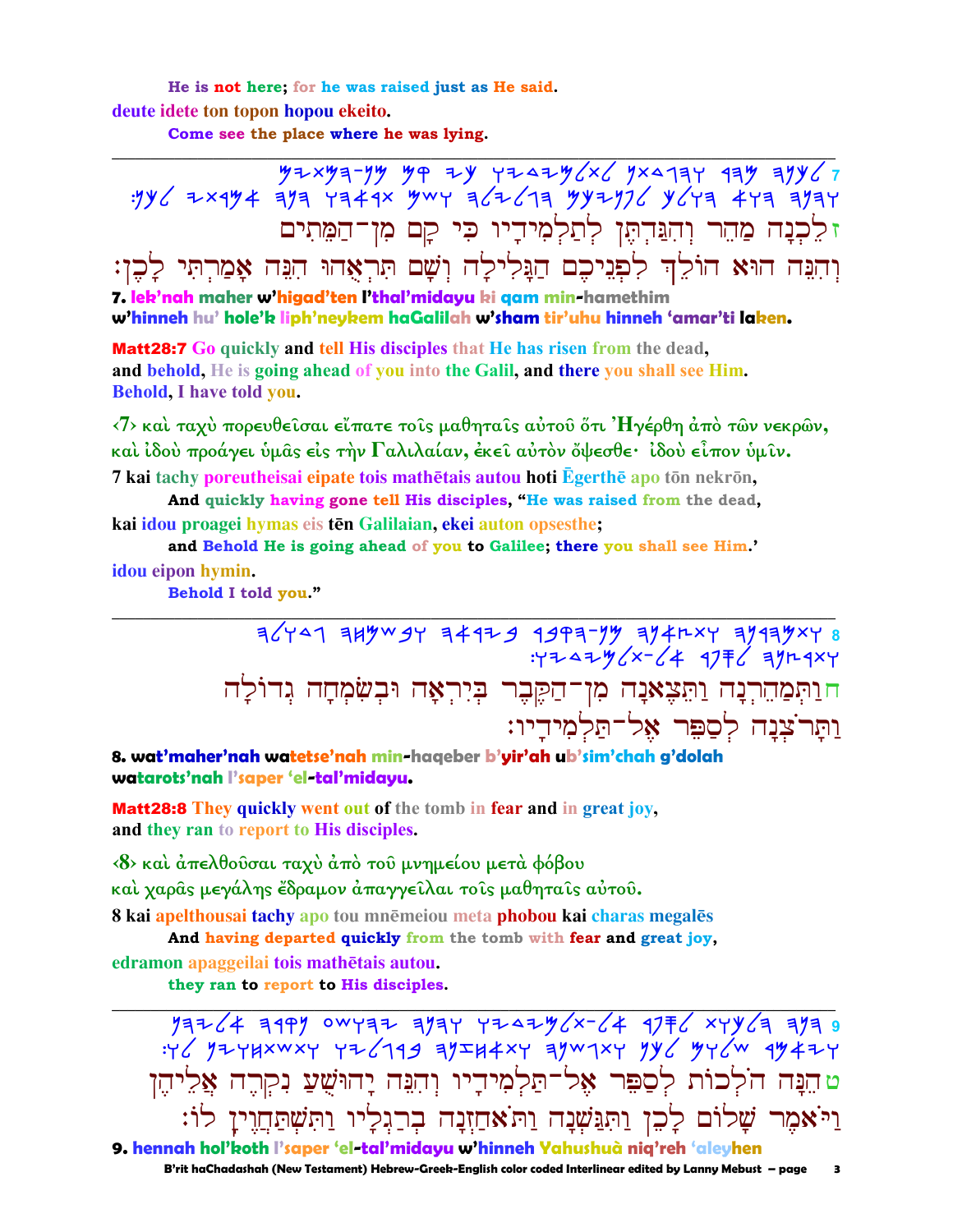#### wayo'mer shalom laken watigash'nah wato'chaz'nah b'rag'layu watish'tachaweyan lo.

**Matt28:9 Behold, as they were going to report to His disciples.** behold,  $\overline{O}W^2$  happened upon them and said "Shalom to you." They approached and grasped His feet and bowed down to Him.

<9> και ίδου 'Iησους υπήντησεν αυταις λέγων,

Χαίρετε. αί δέ προσελθούσαι έκράτησαν αύτου τούς πόδας καί προσεκύνησαν αύτώ. 9 kai idou Iēsous hypēntēsen autais legōn,

And behold Yahushua met them saying,

Chairete hai de proselthousai ekratēsan autou tous podas kai prosekvnēsan autō. "Hello!" And they having approached grasped His feet, and they worshiped Him.

> $7442$  3/4134 3/4 1442x-64 0WY32 13264 94424 10 :294492 ywy g 22 679 44624 יניאמר אַלִיהֶן יָהוּשֻׁעַ אַל־תִּיהֶאָן לֵכְנָה וְהַגִּדְנָה לְאַחַי וְיֵלְכוּ הַגֲלִילָה וְשָׁם יְרִאוּנִי:

10. wayo'mer 'alehen Yahushuà 'al-tire'na lek'nah w'haged'nah l'achay w'yel'ku haGalilah w'sham yir'uni.

Matt28:10 OW534 said to them, "Do not fear. Go and tell My brethren to go on to the Galil, and there they shall see Me."

 $\langle 10 \rangle$  τότε λέγει αύταις ο 'Iησους, Μή φοβεισθε· υπάγετε απαγγείλατε τοις άδελφοΐς μου ΐνα άπέλθωσιν είς την Γαλιλαίαν, κάκει με ὄψονται.

10 tote legei autais ho lesous. Me phobeisthe: hypagete apaggeilate tois adelphois mou Then Yahushua said to them, "Do not be afraid; go and report to My brothers

hina apelthōsin eis tēn Galilaian, kakei me opsontai.

That they may go away into Galilee and there they shall see Me."

יאַוַיִהִי בְלֵכְתַּן וְהִגָּה אֲנָשִׁים מִן־הַמְּשָׁמָר בָּאוּ הָעִירָה וַיַּגִּידוּ לְרַאֹשֵׁי הַכֹּהֵנִים אֵת כַּל־הַנַּעֲשַׂה:

11. way'hi b'lek'tan w'hinneh 'anashim min-hamish'mar ba'u ha`irah wayagidu l'ra'shey hakohanim 'eth kal-hana`asah.

**Matt28:11** And to come to pass as they were going, behold, men from the guard came into the city and told the chief priests all that had happened.

<11> Πορευομένων δέ αύτων ίδού τινες της κουστωδίας έλθόντες είς την πόλιν άπήγγειλαν τοίς άρχιερεύσιν άπαντα τα γενόμενα.

11 Poreuomenon de auton idou tines tes koustodias elthontes eis ten polin

And as they were going behold some of the guard having come into the city apēggeilan tois archiereusin hapanta ta genomena.

Reported to the chief priests all the things having happened.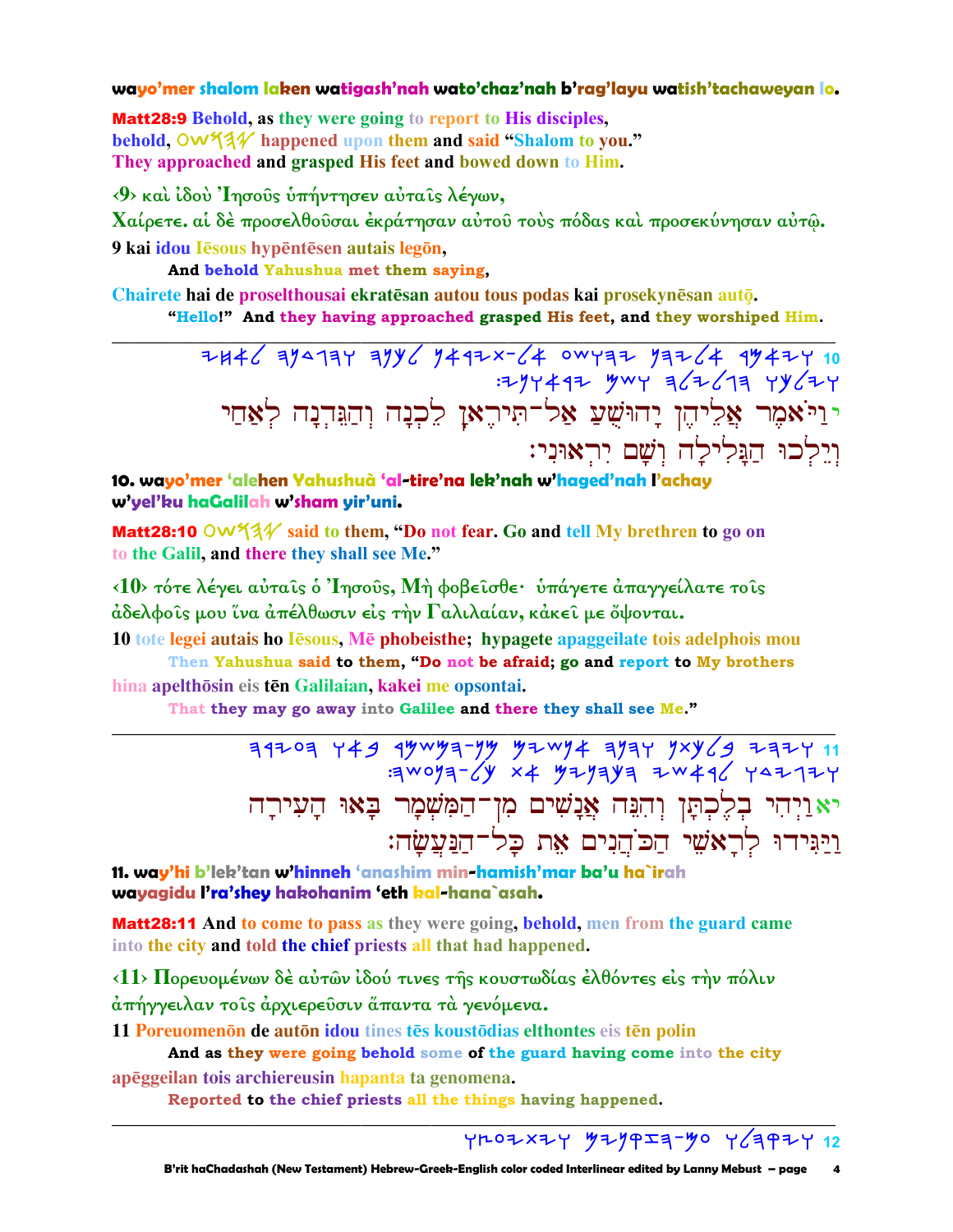: 1946 4923 2 2 4 4 4 4 5 7 7 4 4 4 4 4 4 4 5 4 6 7 7 8 4 4 4 4 5 4 7 7 8 4 4 4 4 5 4 7 7 8 4 4 4 4 4 5 4 7 8 4 יב וַיִּקַהֲלוּ עִם־הַזִּקֵנִים וַיִּתְיָעָצוּ וַיִּתְנוּ־כֶסֶת לָרֹב אֶל־אַנִשֵׁי הַצַּבַא לָאמֹר:

12. wayiqahalu `im-haz'qenim wayith'ya`atsu wayit'nu-keseph larob 'el-'an'shey hatsaba' le'mor.

**Matt28:12** They assembled with the elders and counseled, and they gave a large amount of money to the military men, saying,

<12> και συναχθέντες μετά των πρεσβυτέρων συμβούλιόν τε λαβόντες

άργύρια ίκανά έδωκαν το ις στρατιώταις

12 kai synachthentes meta tōn presbyterōn

And having gathered together with the elders

symboulion te labontes argyria hikana edōkan tois stratiōtais

counsel and having taken silver sufficent they gave to the soliders,

 $7/7$   $\frac{1}{4}$   $\frac{1}{4}$   $\frac{1}{4}$   $\frac{1}{4}$   $\frac{1}{4}$   $\frac{1}{4}$   $\frac{1}{4}$   $\frac{1}{4}$   $\frac{1}{4}$   $\frac{1}{4}$   $\frac{1}{4}$   $\frac{1}{4}$   $\frac{1}{4}$   $\frac{1}{4}$   $\frac{1}{4}$   $\frac{1}{4}$   $\frac{1}{4}$   $\frac{1}{4}$   $\frac{1}{4}$   $\frac{1}{4}$   $\frac{1}{4}$   $\frac{1$ : y + y w + y y y + y x y + y y y y + y יגאָמְרוּ־נָא כִי־בָאוּ תַלְמִידַיו לַיִלַה וַיִּגְנִבוּ אוֹתוֹ וַאֲנַחִנוּ יִשְׁנִים:

13. 'im'ru-na' ki-ba'u thal'midayu lay'lah wayig'n'bu 'otho wa'anach'nu y'shenim.

**Matt28:13 "Please say, that His disciples came during the night** and stole Him while we were sleeping."

 $\langle 13 \rangle$  λέγοντες, Εἴπατε ὅτι

Οι μαθηται αύτου νυκτός έλθόντες έκλεψαν αύτον ήμων κοιμωμένων.

**13 legontes Eipate** 

saying, say that

Hoi mathētai autou nyktos elthontes eklepsan auton hēmōn koimōmenōn.

"His disciples during the night having come stole Him while we were sleeping."

 $797727$   $77474$   $7779797$   $8729$   $9949$   $9907 - 447$   $14$  $.4447x - 14$   $4x + 4$ יד וְאָם־יִשָׁמַע הַדָּבָר בִית הַהֶגִמוֹן אֲנַחִנוּ נִפַּיִסְהוּ ואתם אל־תיראו:

14. w'im-yishama` hadabar beyth haheg'mon 'anach'nu n'phay'sehu w'atem 'al-tira'u. Matt28:14 "And if this matter is heard in the house of the governor, we shall appease him. But as for you, do not fear."

<14> και έαν ακουσθή τούτο έπι του ήγεμόνος, ήμεις πείσομεν [αύτον] και υμας αμερίμνους ποιήσομεν.

14 kai ean akousthe touto epi tou hegemonos, hemeis peisomen [auton] And if this is heard before the governor, we shall persuade him

kai hymas amerimnous poiesomen.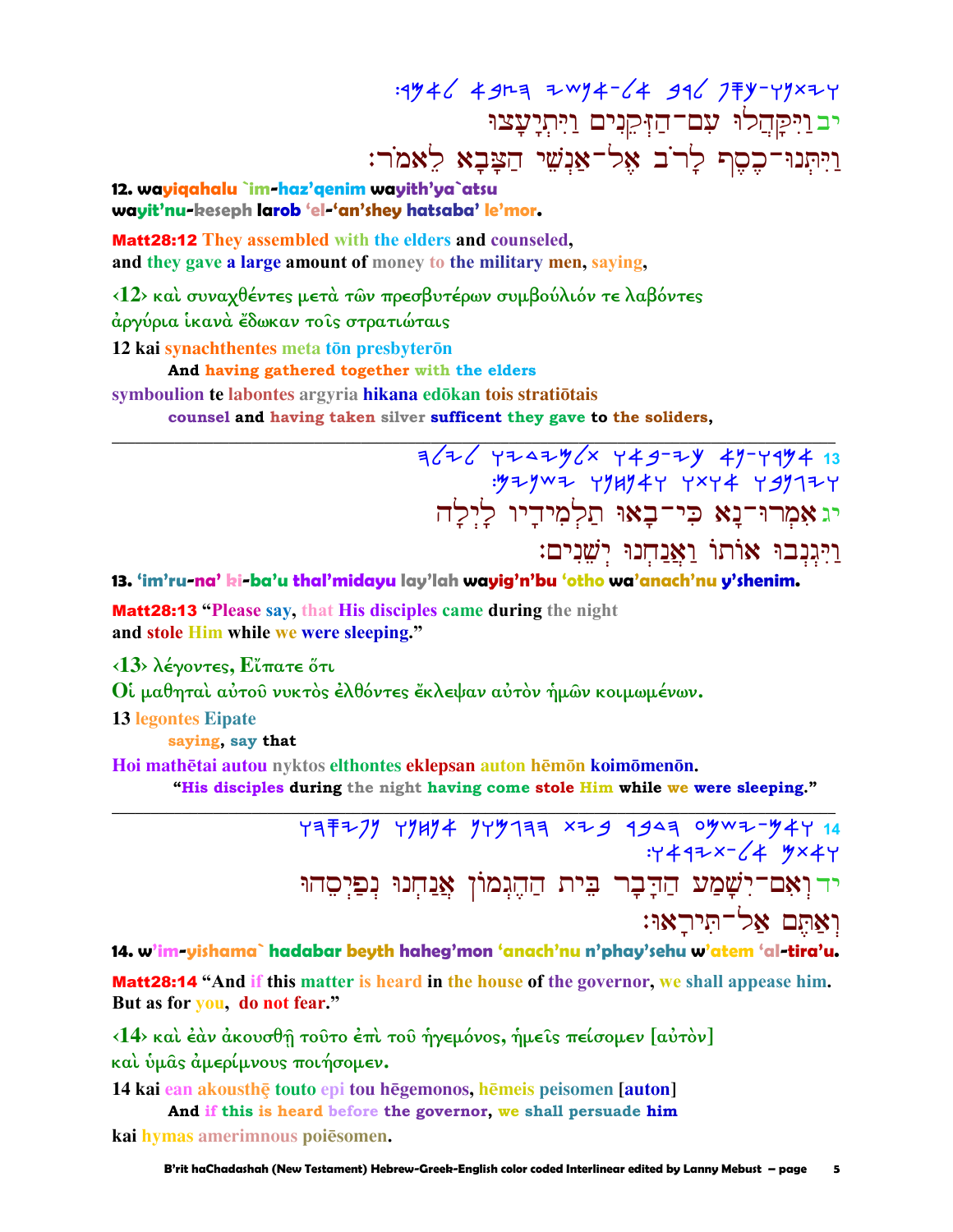## $7779$  yyw  $4w4y$  ywozy  $77y4-x4$  yupzy 15  $3777$  427 40 4247727 424 4257 4279 4284 טוּוַיִּקְחוּ אֶת־הַכֶּסֶף וְיַּעֲשׂוֹ כַּאֲשֶׁר שָׂמוּ בִפִיהֵם וַתְּצֵא הַשָּׁמוּעָה הַז<sup>ּ</sup>את בִּין הַיָּהוּדִים עַד הַיּוֹם הַזֶּה:

15. wayiq'chu 'eth-hakeseph w'ya`aso ka'asher samu b'phihem watetse' hash'mu`ah hazo'th beyn haYahudim `ad hayom hazeh.

**Matt28:15** They took the money and did as it was placed in their mouths, and this rumor has gone out among the Yahudim to this day.

<15> οι δέ λαβόντες τα αργύρια εποίησαν ως εδιδάχθησαν.

Και διεφημίσθη ο λόγος ούτος παρά 'Ιουδαίοις μέχρι της σήμερον [ήμέρας].

15 hoi de labontes ta argyria epoiesan hos edidachthesan.

And thes having received the silver did as they were taught

Kai diephēmisthē ho logos houtos para Ioudaiois mechri tēs sēmeron [hēmeras].

and was made known this word among the Jews up to the day today.

טזוִעֲשָׁתֵל עֲשָׂר הַתַּלְמִידִים הָלְכוּ הַגֲלִילָה אֵל־הָהָר אֲשֶׁר אָמַר לַהֵם יַהוּשִׁעַ:

16. w'`ash'tey `asar hatal'midim hal'ku haGalilah 'el-hahar 'asher 'amar lahem Yahushuà.

Matt28:16 And the eleven disciples went to the Galil, to the mountain that  $\mathsf{OW44V}$  had mentioned to them.

<16> Οί δέ ένδεκα μαθηταί έπορεύθησαν είς την Γαλιλαίαν είς το όρος ού έτάξατο αύτοις ο Ίησους,

16 Hoi de hendeka mathētai eporeuthēsan eis tēn Galilaian eis to oros Now the eleven disciples went to Galilee, to the mountain

hou etaxato autois ho Iesous,

where Yahushua commanded them.

יזוַיִּרְאוּ אֹתוֹ וַיִּשְׁתַּחֲווּ־לוֹ וְיֵשׁ מֵהֶם אֲשֶׁר חָלַק לְבָם:

17. wayir'u 'otho wayish'tachawu-lo w'yesh mehem 'asher chalaq libam.

**Matt28:17** They saw Him and bowed down to Him. but there were some of them whose hearts were divided.

 $\langle 17 \rangle$  και ιδόντες αυτόν προσεκύνησαν, οι δε εδίστασαν.

17 kai idontes auton prosekynēsan, hoi de edistasan.

And having seen Him they worshipped Him, but some doubted.

### $1446$   $93764$   $13947$  owyaz w174 18

B'rit haChadashah (New Testament) Hebrew-Greek-English color coded Interlinear edited by Lanny Mebust - page 6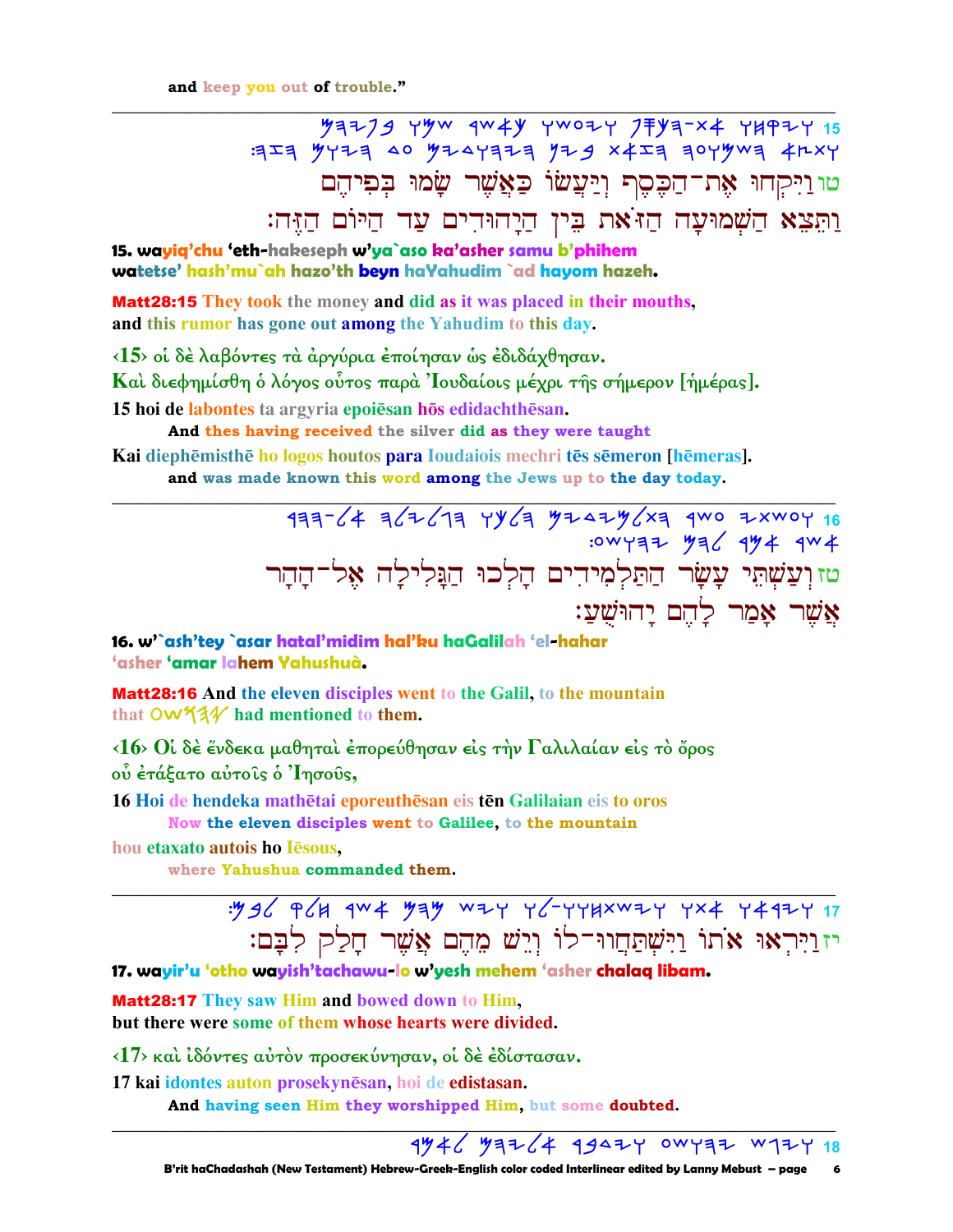$11-4494$   $4749$   $986$   $-492$   $12-929$ יח<u>ויִ</u>ּבּשׁ יָהוּשָׁעַ וַיִּדַבֶּר אֲלֵיהֶם לֵאמֹר נִתַּן־לִי כַל־שַׁלְטַן בַּשַׁמַיִם וּבַאֲרֵץ:

18. wayigash Yahushuà way'daber 'aleyhem le'mor nitan-li kal-shal'tan bashamavim uba'arets.

**Matt28:18 OW**  $4\frac{1}{4}$  approached and spoke to them, saying, "All authority in the heavens and in the earth has been given to Me."

<18> και προσελθών ο 'Ιησούς έλάλησεν αύτοις λέγων, 'Εδόθη μοι πασα έξουσία έν ούραν<u>ω και έπι [τής]</u> γής. 18 kai proselthōn ho lēsous elalēsen autois legōn,

And having approached Yahushua spoke to them saying, Edothe moi pasa exousia en ourano kai epi [tēs] gẽs.

"All authority in the heavens and on the earth was given to Me."

 $472474666$  ywor yaring-64 yy6 yx4y 19 :WAPA HYAY Y9AY 94A-YW YX4 YX /98Y יטואָתִם לכוּ אל־כַל־הַגּוֹיִם וַעֲשׂוֹ תַלמידים וּטִבַלְתֵּם אֹתָם לְשֵׁם־הָאָב וִהַבֵּן וִרוּחַ הַקֹּדֵשׁ:

19. w'atem l'ku 'el-kal-hagoyim wa`aso thal'midim ut'bal'tem 'otham l'shem-ha'ab w'haben w'Ruach haQodesh.

Matt28:19 "And you, go to all the nations. Make disciples; immerse them for the Name of the Father, and the Son, and the Holy Spirit,"

<19> πορευθέντες ούν μαθητεύσατε πάντα τα έθνη, βαπτίζοντες αύτους είς το όνομα του πατρός καί του νίου καί του άγίου πνεύματος,

19 poreuthentes oun mathéteusate panta ta ethné,

"therefore having gone make disciples of all the nations,

baptizontes autous eis to onoma tou patros kai tou huiou kai tou hagiou pneumatos,

baptizing them in the name of the Father and of the Son and of the Holy Spirit,"

 $\frac{1}{3}$  = 1944 x + 3 x + 4 y + 4 y + 4 y + 4 y + 4 y + 4 y + 4 y + 4 y + 4 y + 4 y + 4 y + 4 y + 4 y + 4 y + 4 y + 4 y + 4 y + 4 y + 4 y + 4 y + 4 y + 4 y + 4 y + 4 y + 4 y + 4 y + 4 y + 4 y + 4 y + 4 y + 4 y + 4 y + 4 כולמַרְתֵּם אֹתָם לְשָׁמֹר אֶת־כָּל־אֲשֶׁר צִוִּיתִי אֶתְכֶם וְהִנֵּה אָנֹכִי אִתְּכֶם כָּל־הַיָּמִים עַד־קֵץ הָעוֹלָם אָמֵן:

20. w'limad'tem 'otham lish'mor 'eth-kal-'asher tsiuithi 'eth'kem w'hinneh 'anoki 'it'kem kal-hayamim `ad-qets ha`olam 'Amen.

**Matt28:20 "and teach them to keep all that I have commanded you.** And behold, I am with you all of the days until the end of the age. Amen."

<20> διδάσκοντες αύτους τηρείν πάντα όσα ένετειλάμην υμίν· καὶ ἰδοὺ ἐγὼ μεθ' ὑμῶν εἰμι πάσας τὰς ἡμέρας ἔως τῆς συντελείας τοῦ αἰῶνος. 20 didaskontes autous tērein panta hosa eneteilamēn hymin;